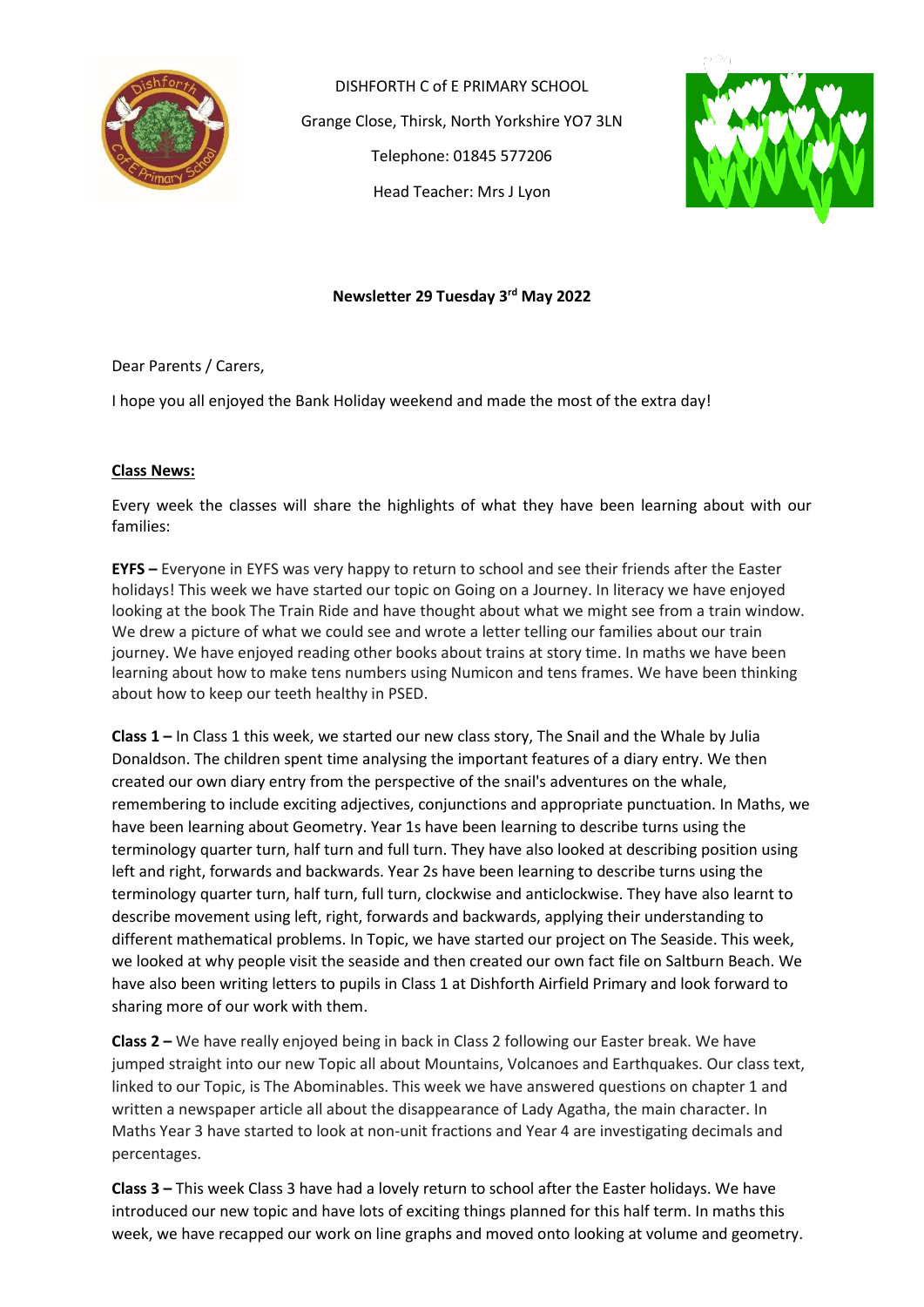In literacy, we have been looking at some creative writing opportunities, with a focus on a short film called Wing. The children have enjoyed planning and writing a character description and looking at emotive language. The children have completed their pre-assessment on rivers for topic and thought of things they would like to cover throughout the topic. We have also been enjoying opportunities for learning outside the classroom with some nicer weather.

## **Ripon Cathedral Choir**

## **Could your son or daughter be a Cathedral Chorister?**

Dr Krippner, the new Director of Music at Ripon Cathedral, will be visiting our school to talk to the children during an assembly about the Choristers of Ripon Cathedral and how to become a Cathedral Chorister. All interested children are invited to see Dr Krippner after the assembly for an informal audition. Being a chorister is an outstanding opportunity, so it is very much worth considering! Dr Krippner will visit us on **Tuesday 17th May at 9am**. Here is a link to the Cathedral's new chorister recruitment video:

<https://www.youtube.com/watch?v=9li3sNhDfFA&t=3s>

## **Reading**

Please make sure your child is reading every night and it is written in their reading record book.

It is so important that the children are reading each day.

Thank you for your support.

## **Class 3 Residential – meeting**

On Wednesday 18th May at 5pm a meeting will be held at school in the hall for Class 3 parents and children about the residential which is on the 7<sup>th</sup>-9<sup>th</sup> June.

### **Clubs**

Sporting Start are running a club after school on a Monday for KS2 children starting next week. A letter was sent home to be returned by today.

A Netball club will be available after half term on a Tuesday after school. A letter will be sent out in due course

# **Growing Up in North Yorkshire Survey – Year 2 and Year 6 children**

Since 2006, every two years, schools in North Yorkshire are invited to take part in a Health and Wellbeing survey. There are surveys for different age groups and, in primary schools, Year 2 and Year 6 children participate. The information is used by school and also at County level. There is a separate letter attached explaining about the survey and how it is carried out and if you have any further questions please get in touch via the admin email.

# Online safety newsletter

Please find attached the May edition of the online safety newsletter.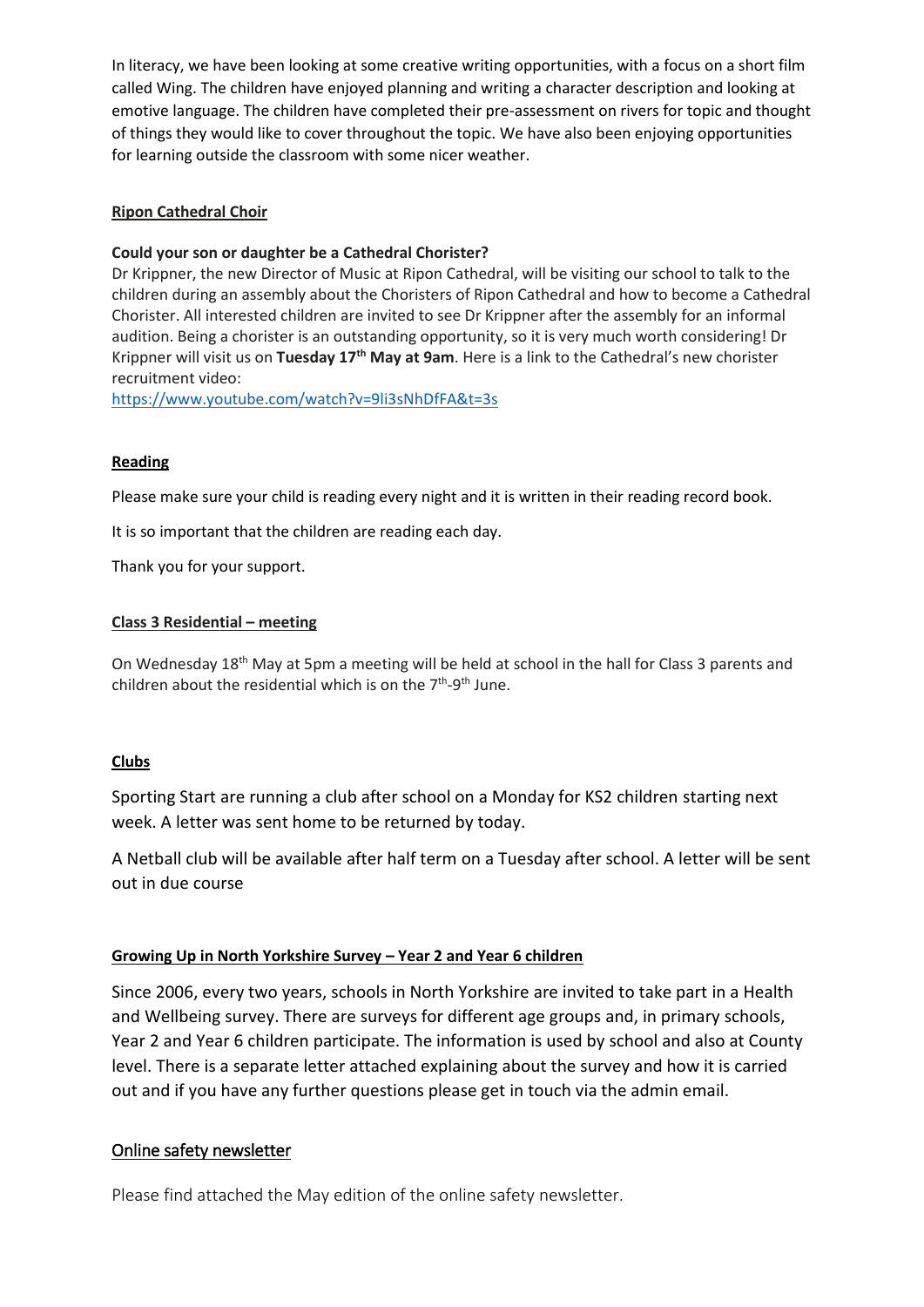Chicken Wrap with Tiger Fries

(v) Pasta in a Tomato Sauce with Cheesy Flatbread

Power up Chocolate Cereal Bar

# **Sun Cream**

Please can I ask parents to ensure the children have sun cream applied to them before they come to school in the morning when the forecast is due to be sunny and also please do send into school a bottle of sun cream labelled with your child's name on it so that they can apply it when necessary over the summer months – thank you.

# **School Uniform**

A polite reminder that children need to wear school shoes as part of their uniform. In summer, girls can wear red checked dresses. Again, school shoes are part of the summer uniform as opposed to open-toe sandals. Children still need practical footwear for school that protects their feet, allows them to move about and climb on trim trails!

# **AWARDS**

### **Celebration Assembly**

On Friday, we had our Celebration Assembly. This week the following children were given our weekly awards;



# **Ribbons**

**EYFS** – This week the ribbon goes to someone who is always ready to learn at carpet times and who always uses beautiful manners and kind words towards others – well done Freddie!

**Class 1 -** The ribbon this week goes to someone for his excellent letter writing and impressive work ethic - well done Oliver!

**Class 2 –** The ribbon this week goes to someone who has returned from Easter with a real determination and work ethic and has really enjoyed getting stuck into our new class text. Well done Mati!

**Class 3** – The class ribbon this week is going to someone who has come back to school and settled in really well. They have shown determination when facing new learning in class this week. This person has a mature approach to learning and is always focused in lessons. She puts her hand up to answer questions and is focused on challenging herself. A big well done to Gracie!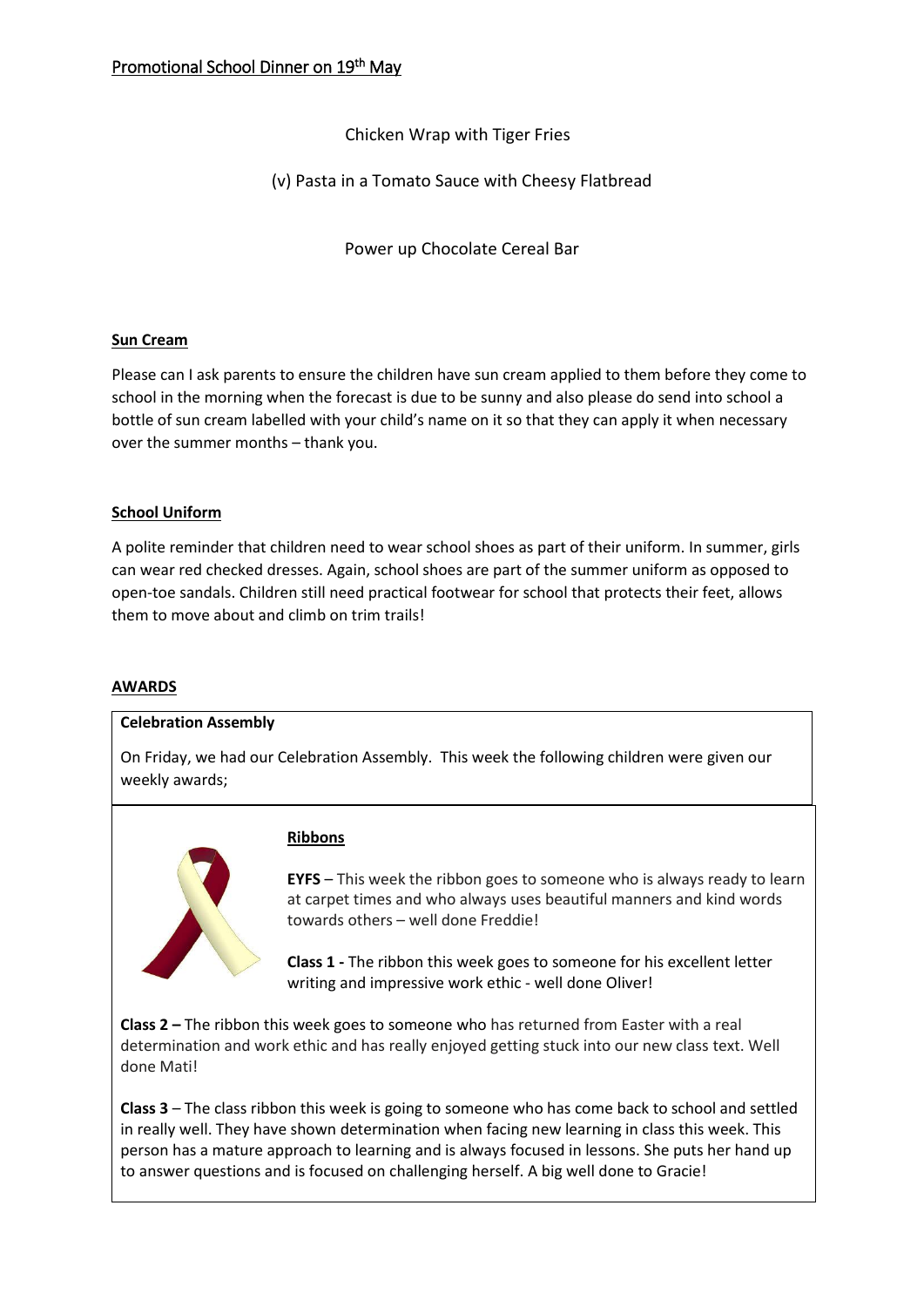#### **Values in Action**

This week our Values Award goes to someone for demonstrating our school values of trust and respect.

This person has been nominated because you can always trust him to be kind and respectful.



Well done, Seth!



### Kind regards,

J M Lyon - Head Teacher

### **Diary Dates**

| <b>May 2022</b>  |                                                                              |  |  |  |  |
|------------------|------------------------------------------------------------------------------|--|--|--|--|
| 2/5/22           | May Day - school closed for the day                                          |  |  |  |  |
| 9/5/22           | Year 6 SAT week                                                              |  |  |  |  |
| 17/5/22          | Whole school talk from Dr Krippner - Ripon Cathedral Choir                   |  |  |  |  |
| 18/5/22          | Residential meeting - 5pm school hall - for class 3 children and parents     |  |  |  |  |
| 27/5/22          | Platinum Jubilee celebration afternoon - further details to follow           |  |  |  |  |
|                  | Break-up for May half term                                                   |  |  |  |  |
| <b>June 2022</b> |                                                                              |  |  |  |  |
| 6/6/22           | School open                                                                  |  |  |  |  |
| 7-9 June         | Class 3 residential                                                          |  |  |  |  |
| 13/6/22          | <b>EYFS Balance Bikes</b>                                                    |  |  |  |  |
| 15/6/22          | Workshop - PE                                                                |  |  |  |  |
| 24/6/22          | TRAINING DAY - SCHOOL CLOSED FOR ONE DAY                                     |  |  |  |  |
| 27/6/22          | Year 6 Leaver's Service, All Saints Church, Northallerton                    |  |  |  |  |
| (afternoon)      | (this is for Year 6 children only as it is a Diocesan event involving Year 6 |  |  |  |  |
|                  | children from a number of schools)                                           |  |  |  |  |
| 30/6/22          | Year 5 enrichment day at Thirsk High School                                  |  |  |  |  |
| <b>July 2022</b> |                                                                              |  |  |  |  |
| 20/7/22          | Year 6 Leavers' Service in school 2pm - parents welcome                      |  |  |  |  |
| 22/7/22          | Break-up for summer holidays at 2.30pm                                       |  |  |  |  |